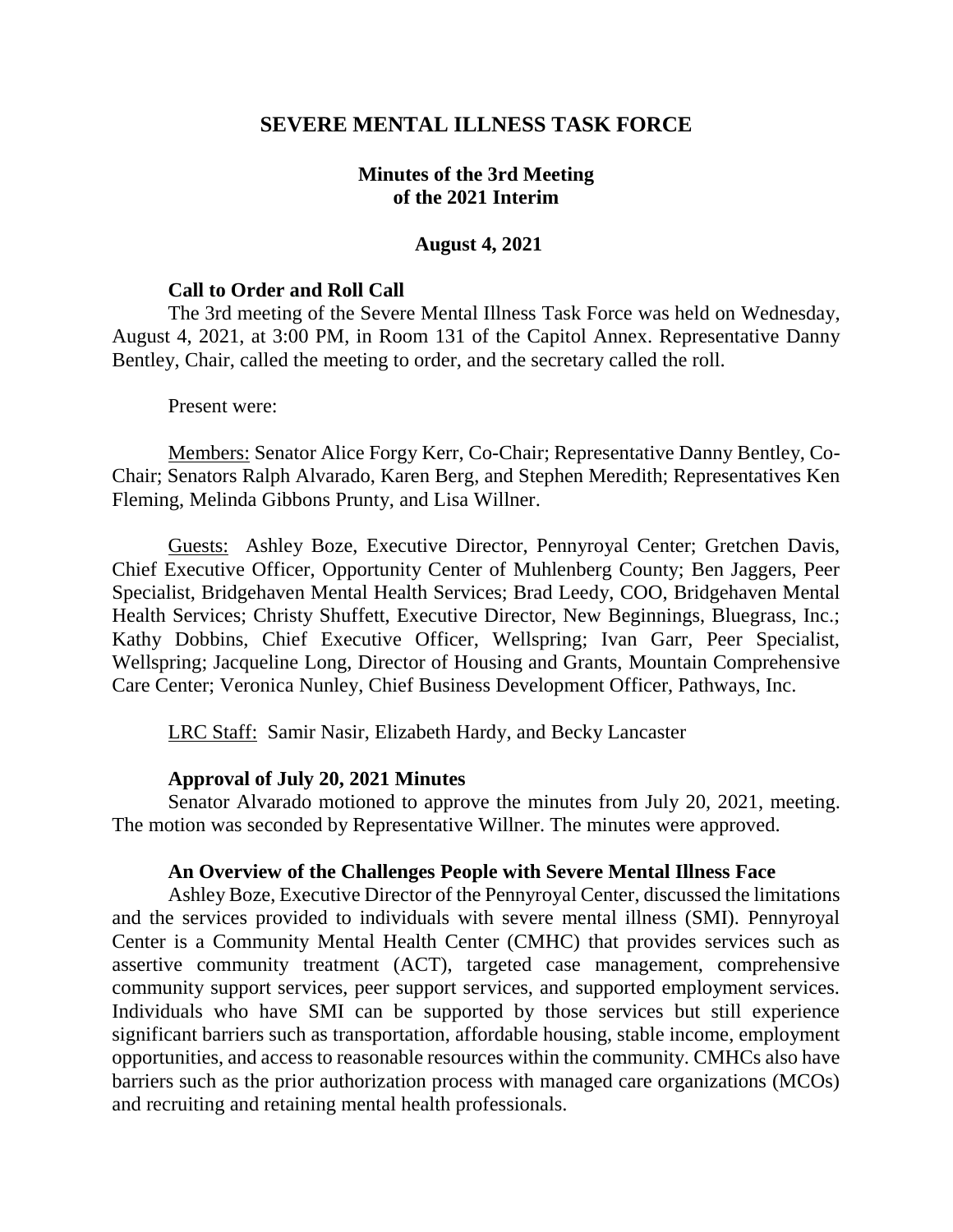According to Ms. Boze, the legislature can help CMHCs and people with SMI through legislation by creating regionalization of CMHCs as well as standard compliance monitoring of Behavioral Health Service Organizations (BHSO) that will allow for ongoing care and ensuring BHSOs provide all necessary services for individuals with SMI.

In response to Representative Fleming, Ms. Boze agreed that there is a human resource problem because retaining staff is challenging and being able to raise compensation or raise reimbursement rates from MCOs would help.

## **Challenges Establishing New Behavioral Health Clinics**

Gretchen Davis, CEO of the Muhlenberg Opportunity Center, discussed a program started by the previous director that involved the SCL and Michelle P. Waivers, but only six clients were eligible for them. There are around 10,000 people on a wait list for both waivers. Regulation 907 KAR 15 allowed the Opportunity Center to become a Medicaid multi-specialty group but hurdles with MCOs such as credentialing, contracting, and prior authorizations caused issues. The Opportunity Center lost over \$200,000 due to not having prior authorizations. Some companies also refused to cover services even though clients had medical documentation noting the individual has SMI. Ms. Davis testified that the Pennyroyal Center does not have enough staff to accommodate the SMI population in Muhlenberg, so she is in the process of opening a behavioral health agency in the area. Problems in doing this include the length of time it takes to get credentialing completed and contracted.

## **Severe Mental Illness: Moving toward Recovery, Stability, and Independence**

Brad Leedy, COO of Bridgehaven, discussed Bridgehaven Mental Health Services. Bridgehaven has served adults with severe and persistent mental illness since 1958. The Bridgehaven model is a multi-disciplinary and multi-model approach that provides a range of services including clinical group counseling, skill building, peer support, outreach, socialization, supported employment, medication management, and more. Mr. Leedy also said that because of members participating in Bridgehaven after hospitalization, they have saved over 1,300 days of hospitalization over the last five years, equaling about \$1.5 million in savings for Kentucky. With that, for the last several years there has been a 100 percent reduction in incarcerations and an 85 percent maintenance rate for housing. They have also found that many former clients who participated in Bridgehaven services are typically able to maintain stability and do not require the use of more expensive or more restrictive services after leaving.

Ben Jaggers, peer support specialist, discussed his personal struggles with SMI and substance abuse issues and how using Bridgehaven services benefited him.

In response to Senator Alvarado, Mr. Leedy stated that Bridgehaven uses a program called Individualized Placement Support (IPS) which is a supportive employment model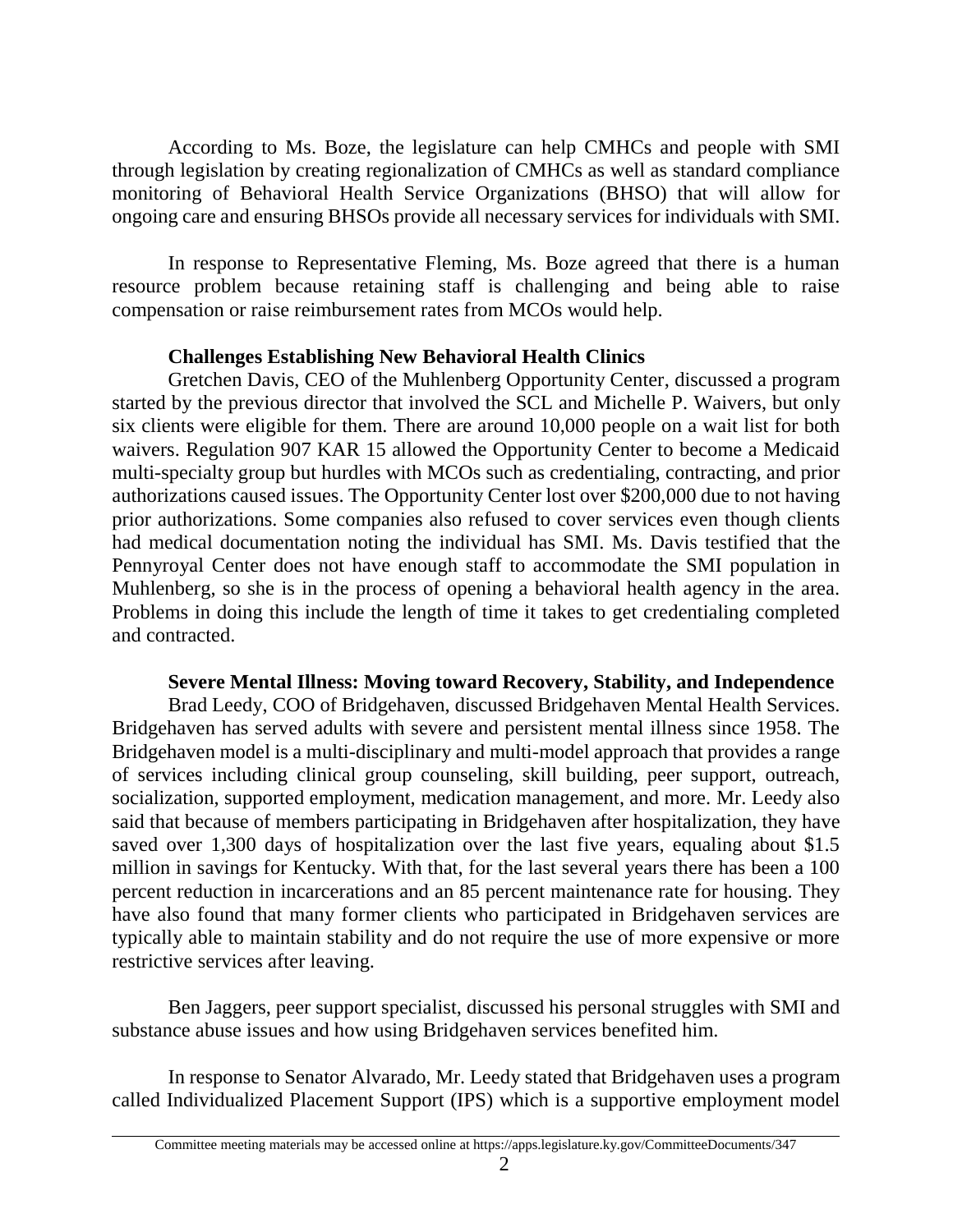that works with any individual who has a desire for employment and helps them get the skills and support to be able to work regardless of where they are in their recovery. Bridgehaven also has a program that works from a principle of seeking competitive employment. Mr. Leedy stated that he does not have specific information regarding whether any of these individuals are taking a salary less than minimum wage or being offered less than minimum wage. Senator Alvarado stated that he has filed a bill every year for the last several years to ensure individuals with any type of disability are at least offered minimum wage that everyone else is entitled too.

In response to Representative Gibbons Prunty, Mr. Leedy stated that several issues have come up with MCOs but they have been able to have very progressive conversations with the MCOs to raise reimbursement rates for services provided.

# **Recovery-based Housing and Support Services to Adults with Severe Mental Illness**

Christy Shuffett, Executive Director of New Beginnings, Bluegrass, Inc., stated that their mission is to help improve the lives of adults with SMI through quality housing and recovery based services. New Beginnings' primary source of funding is through a contract with the Cabinet for Health and Family Services as well as grants through the Lexington Fayette Urban County Government, the US Department of Housing and Urban Development (HUD), and the Lexington Housing Authority. Permanent supportive housing is an evidence based practice that is used to help adults with SMI obtain and maintain housing. Affordable housing combined with voluntary support services are the two main components for permanent supportive housing to be successful. Key principles to have successful permanent housing includes choice of housing for the individual, functional separation of landlord and support service duties, and ensuring that an individual has safe, decent, and affordable housing.

Ms. Shuffett stated that while the support services are voluntary for individuals to use, staff uses various engagement techniques to do what it takes to help clients connect with services and supports that are necessary. This includes both physical health and behavioral health care services. Ms. Shuffett concluded her testimony by requesting the General Assembly to help increase funding for this service as it is not a reimbursable service through Medicaid.

In response to Senator Berg, Ms. Shuffett explained that their research shows as high as 75 percent of individuals they assist suffer from a dual diagnosis of SMI and substance abuse. She also stated that about 60 percent of people that entered the program in 2020 were homeless.

In response to Representative Gibbons Prunty, Ms. Shuffett explained that New Beginnings receives funds from the Lexington Fayette Urban County Government, HUD grants, and the Lexington Housing Authority to provide funding that is used to subsidize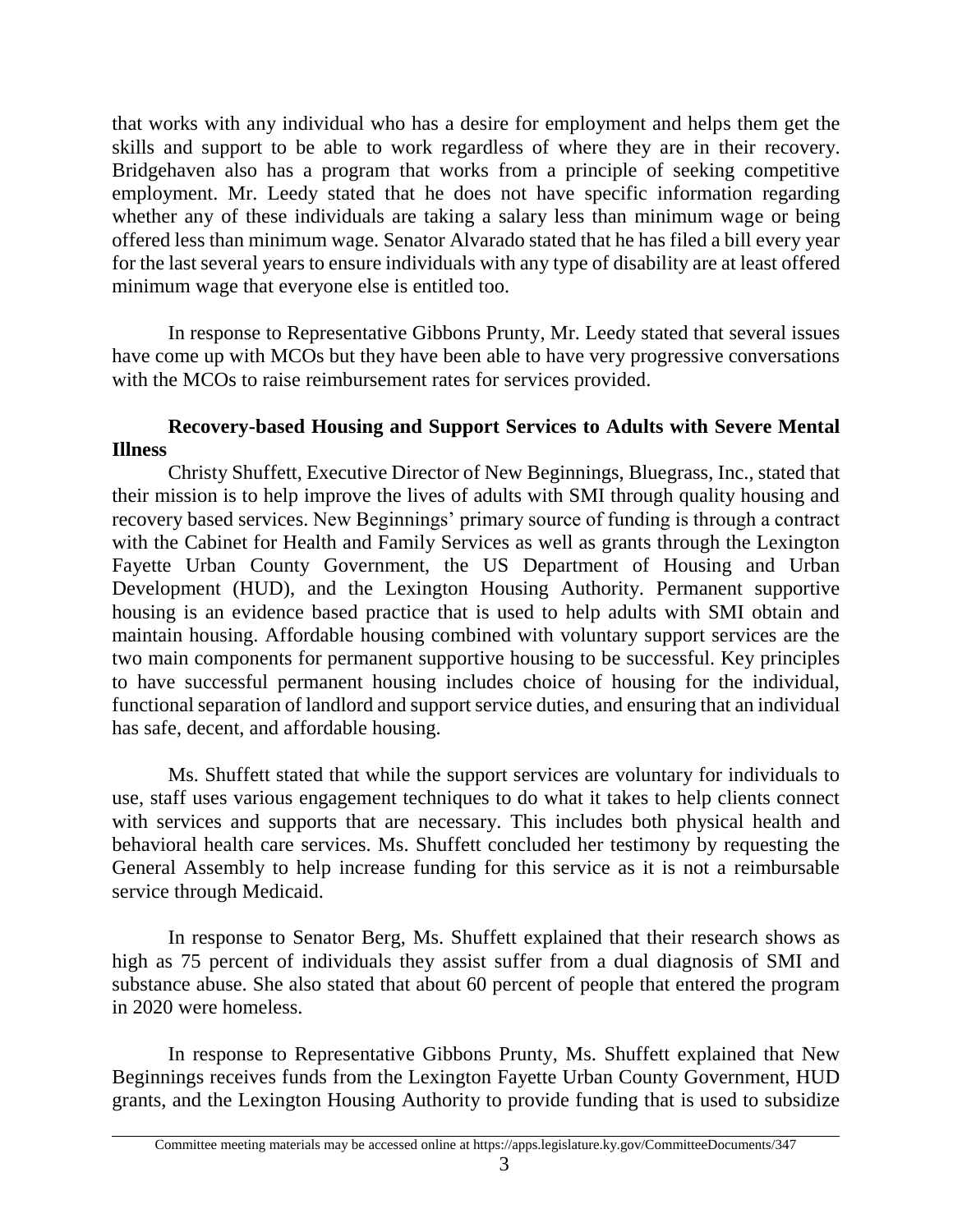the rent for clients. To make funding work, Ms. Shuffett said they have to be creative, blend funds, and keep requesting money.

# **An Overview of Housing and Rehabilitation Services to People with Severe Mental Illness**

Kathy Dobbins, Chief Executive Officer of Wellspring, stated that they were founded in 1982 and is a licensed behavioral health services organization accredited by CARF International. Wellspring provides numerous services for adults with SMI including case management, peer support, therapy, psychiatric stabilization units, and ACT.

Supportive housing is important because most people that have SMI have a very low income, less than \$10,000 a year. The fair market in that area for a one bedroom apartment is \$760, while SSI payments remain at \$794, so rental assistance is necessary. There are gaps in services and funds and Wellspring has to overcome, such as there is not enough highly supportive housing. Some services are not reimbursable through Medicaid, so funds from the Department of Behavioral Health are relied on.

Ivan Garr, peer support specialist for Wellspring, testified how Wellspring helped turn his life around. He had a dual diagnosis of SMI and substance abuse and was able to overcome these obstacles. This allowed him to become a peer support specialist with Wellspring and own his own home and car. He stated that he is optimistic now and looks forward to the next day.

In response to Senator Berg, Ms. Dobbins explained that she does not have an exact number of people that need housing assistance because of SMI, but there are many more individuals with an SMI diagnosis that are in need of housing. She also stated that about 85 to 90 percent of their clients have a co-occurring disorder of SMI and substance abuse.

In response to Representative Gibbons Prunty, Ms. Dobbins stated that Wellspring receives about \$6 million through billing Medicaid. They also get funding from HUD, state funding, a federal grant, and work with their local housing authority for housing vouchers. Wellspring also does their own fundraising and writes grants.

Senator Meredith expressed gratitude to Ivan Garr and his testimony.

In response to Senator Alvarado, Ms. Dobbins explained that with supported employment, minimum wage is a requirement. Many individuals do only work part time to continue to receive SSI benefits. She also stated that she does not know of other organizations that utilize individual placement and support that allow clients to accept lower than minimum wage.

# **The Need for Supportive Housing for People with Severe Mental Illness**